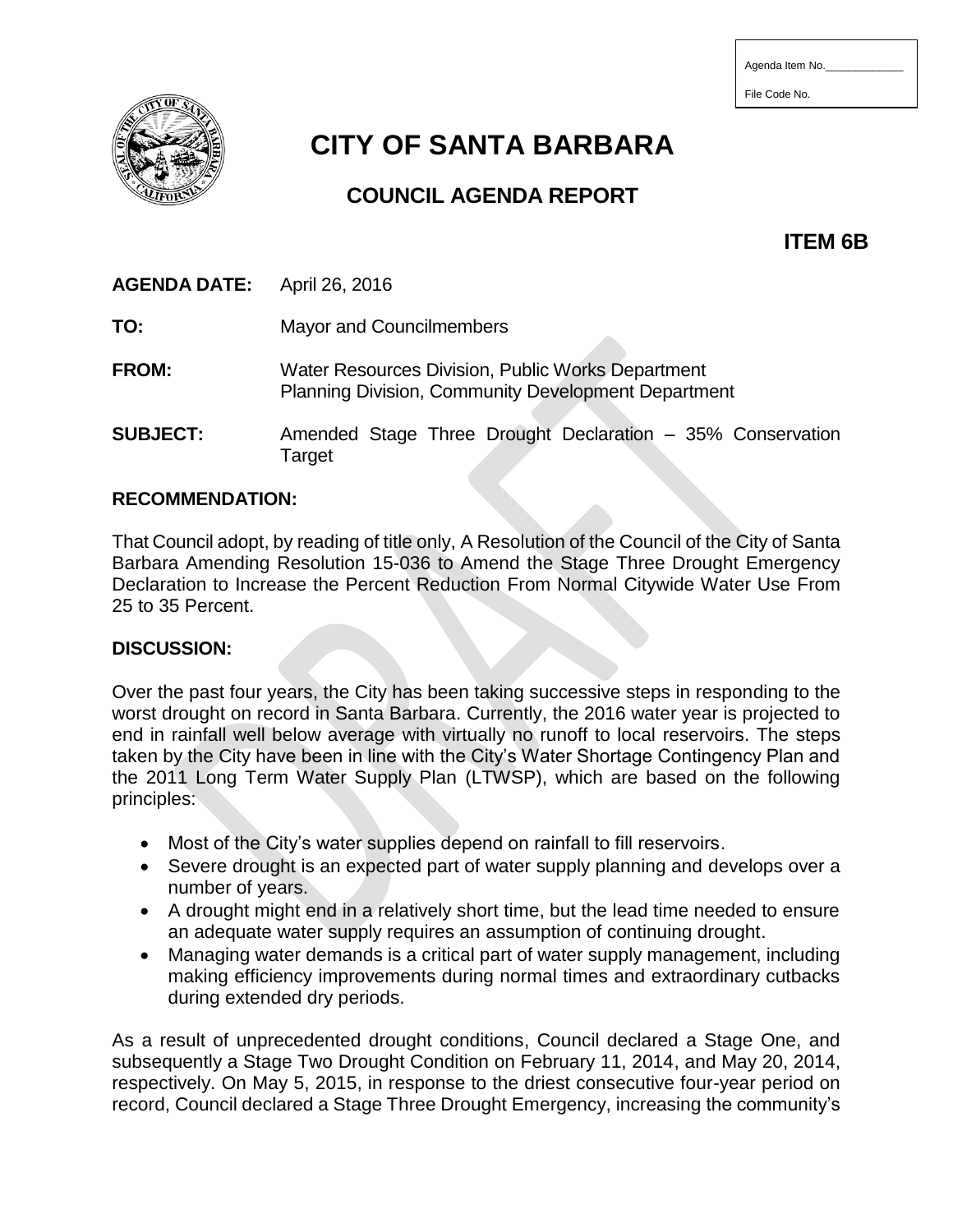Council Agenda Report Amended Stage Three Drought Declaration – 35% Conservation Target April 26, 2016 Page 2

water conservation target to 25 percent, and adopting additional water use regulations by Resolution on May 12, 2015.

The City is currently in the midst of the driest consecutive five-year period on record. The 2016 water year is projected to end in rainfall well below average. In accordance with the LTWSP, depleted surface water supplies have been replaced with increased groundwater production, purchases of supplemental water, the reactivation of the Charles E. Meyer Desalination Plant (Desalination Plant) in fall 2016, and extraordinary water conservation from the community.

#### Water Conservation Target

During the Stage One and Stage Two Drought conditions, the City asked the community for a 20 percent reduction in water use to help stretch available supplies. As in past droughts, the community responded by exceeding the goal, with cumulative water reductions in excess of 20 percent.

When the Stage Three Drought Emergency was declared in May 2015, the City implemented a 25 percent water use reduction. Since that declaration, the community has averaged 34 percent in water conservation.

At this time, a 35 percent water conservation target is required to further stretch remaining groundwater and surface water supplies. Taking such action now will ensure the City has adequate water supplies to meet demands through 2018, and it will delay the decision to expand the Desalination Plant by at least one year.

#### Water Use Regulations

Drought water use regulations during the Stage Two and Stage Three Drought conditions have generally targeted discretionary outdoor water use and have complied with statewide regulations adopted by the State Water Resources Control Board. The City has successfully curbed inefficient water use through education, rather than by issuance of penalties. Given the community's success in meeting the water conservation target to date, staff is recommending no additional water use regulations at this time.

At the state level, discussions for amending statewide water use regulations will continue throughout April and May 2016. Staff will report to Council any necessary action the City must take to remain in compliance.

## Development Restrictions

During a normal year, the City's water demand is 14,600 acre feet per year (AFY). During a drought, the City's targeted water demand is 80 percent of the normal demand, or 11,680 AFY. On average, new development represents approximately 0.3 percent of the City's drought water demand projection, or 28-40 AFY (see Attachment).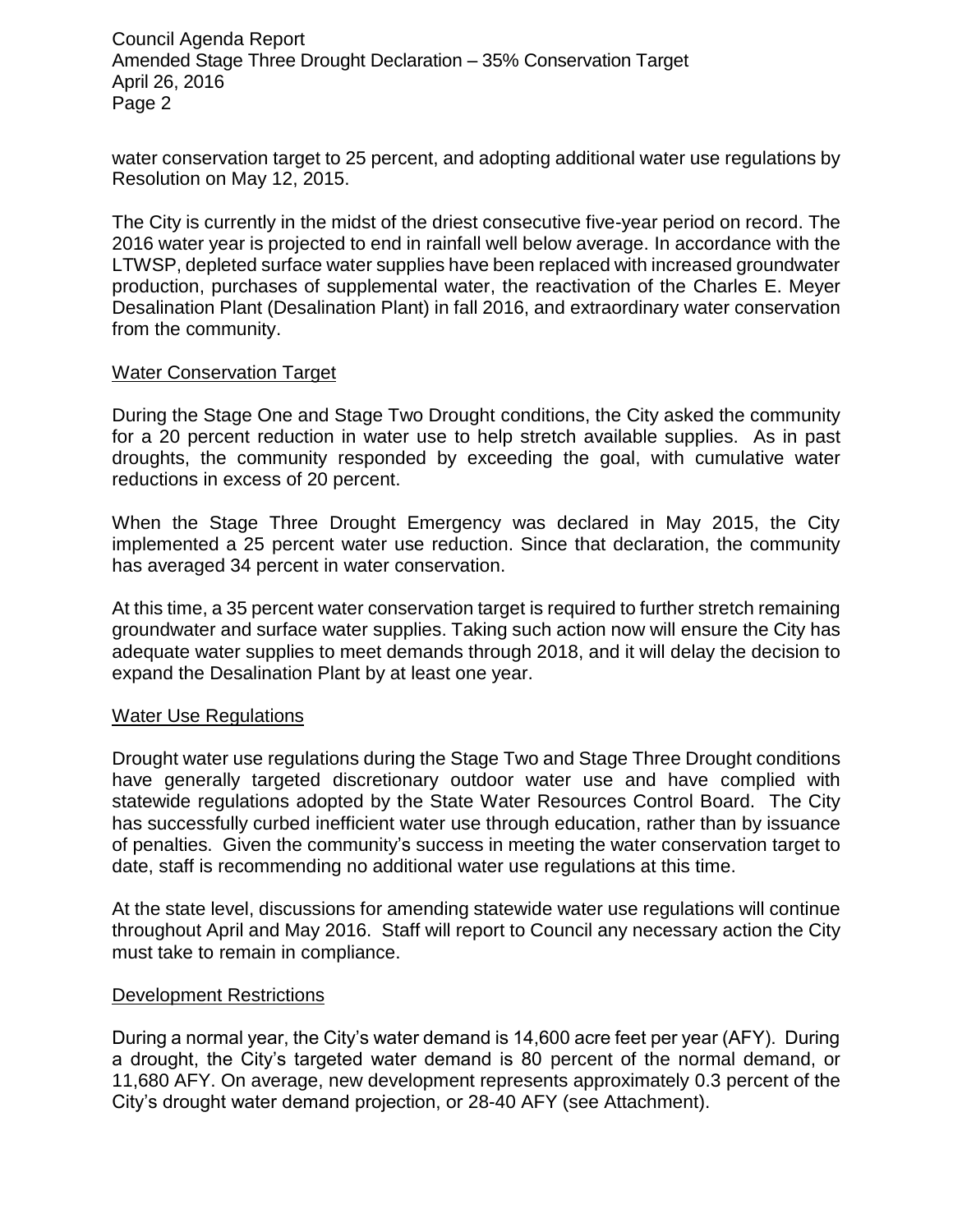Council Agenda Report Amended Stage Three Drought Declaration – 35% Conservation Target April 26, 2016 Page 3

Drought-related development restrictions are limitations placed on new developments to reduce anticipated water demand. Potential development restrictions were discussed by Council in October and December 2014, and in detail on April 14, 2015. Staff consulted with the Planning Commission on February 12, 2015, regarding appropriate development restrictions that could be implemented as part of a Stage Three Drought Emergency, specifically:

- landscape deferral (voluntary and mandatory);
- suspension of building permits for new pools;
- suspension of building permits for projects with net new water use; and
- Zoning Ordinance Amendments to support water conservation.

On April 14 and May 5, 2015, Council considered potential development restrictions and directed staff to include only the state requirements. This decision was made by weighing the small amount of water savings gained by implementing development restrictions against the significant impact on Planning and Building and Safety staff resources necessary to implement and enforce the restrictions, plus the potentially negative impact on the local economy.

At this time, with the exception of increasing the conservation target to 35 percent, staff does not recommend imposing additional development restrictions for the same reasons previously discussed by Council. Staff will continue to advise Council on water supply and demand statuses and will make recommendations regarding changes in water use regulations and development restrictions as appropriate.

## Sustainability Impacts

The recommended conservation target of 35 percent is appropriate at this time, given the community's success in reducing demand and the need to further stretch our remaining water supplies. Staff will monitor the cumulative water savings from May through September 2016, and will use the information as a basis for determining whether or not to recommend additional restrictions for Council consideration in October 2016.

The recommended action reflects preliminary Council review and input from March 22, 2016, and ongoing discussions with the City's Board of Water Commissioners. A 35 percent demand reduction, coupled with supplemental water purchases and the reactivation of the Desalination Plant in fall 2016, would ensure that the City has adequate supplies to meet demand through 2018.

**ATTACHMENT:** Analysis of Water Use for New Development